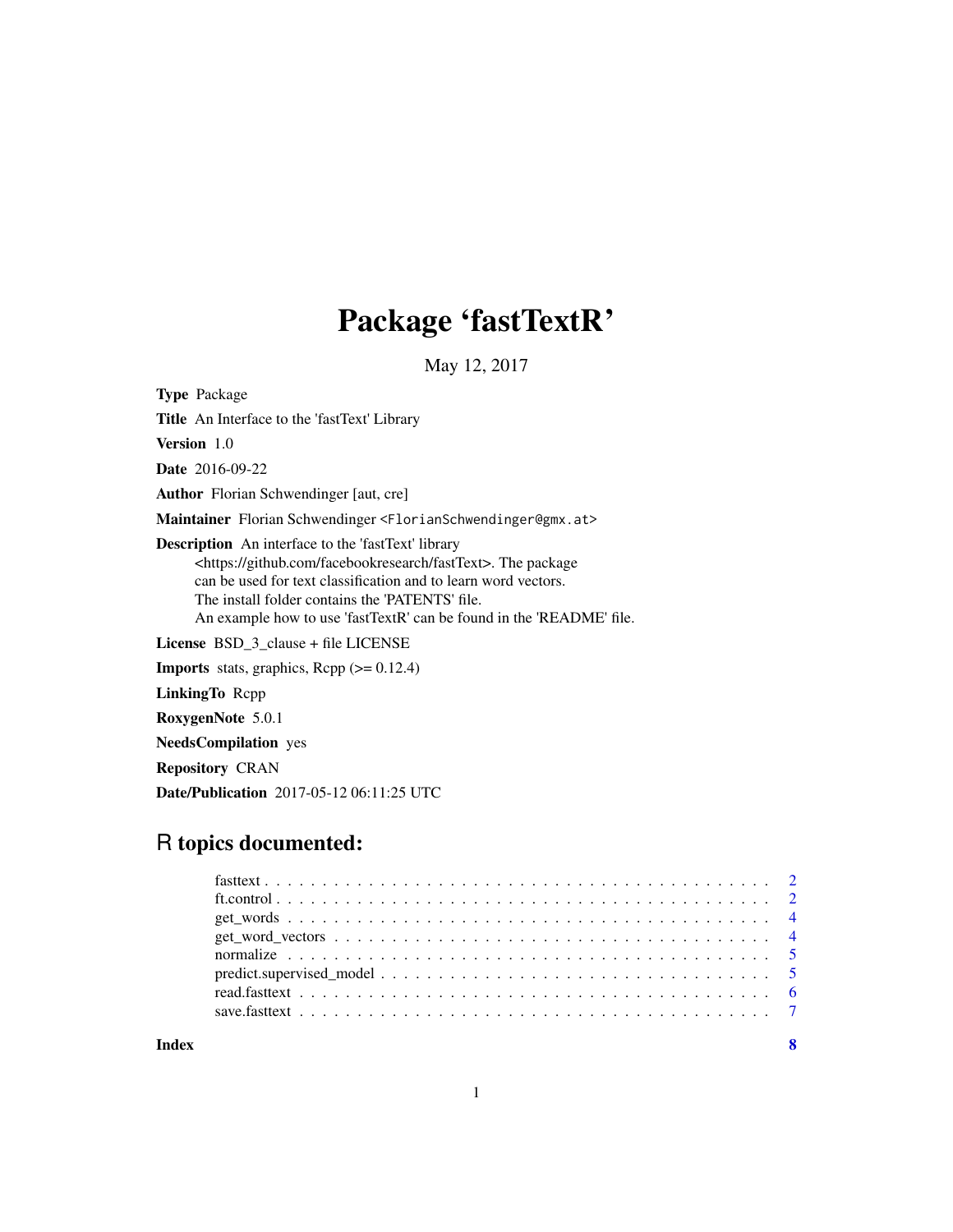<span id="page-1-0"></span>

#### Description

Train a new word representation model or supervised classification model.

#### Usage

```
fasttext(input, method = c("supervised", "cbow", "skipgram"),
 control = ft.contrib()
```
#### Arguments

| input   | a character string giving the location of the input file.                                         |
|---------|---------------------------------------------------------------------------------------------------|
| method  | a character string giving the method, possible values are 'supervised', 'cbow'<br>and 'skipgram'. |
| control | a list giving the control variables, for more information see ft.control.                         |

#### Examples

```
## Not run:
model <- fasttext("my_data.txt", method="supervised",
                  control = ft.contrib(intheads = 1L))
```

```
## End(Not run)
```
<span id="page-1-1"></span>ft.control *Default Control Settings*

#### Description

A auxiliary function for defining the control variables.

#### Usage

```
ft.control(loss = c("softmax", "hs", "ns"), learning_rate = 0.05,
  learn_update = 100L, word_vec_size = 5L, window_size = 5L, epoch = 5L,
 min\_count = 5L, min\_count\_label = 0L, neg = 5L, max\_len\_ngram = 1L,
 nbuckets = 2000000L, min_ngram = 3L, max_ngram = 6L, nthreads = 1L,
  threshold = 1e-04, label = "__label__", verbose = 0,
  pretrained_vectors = "")
```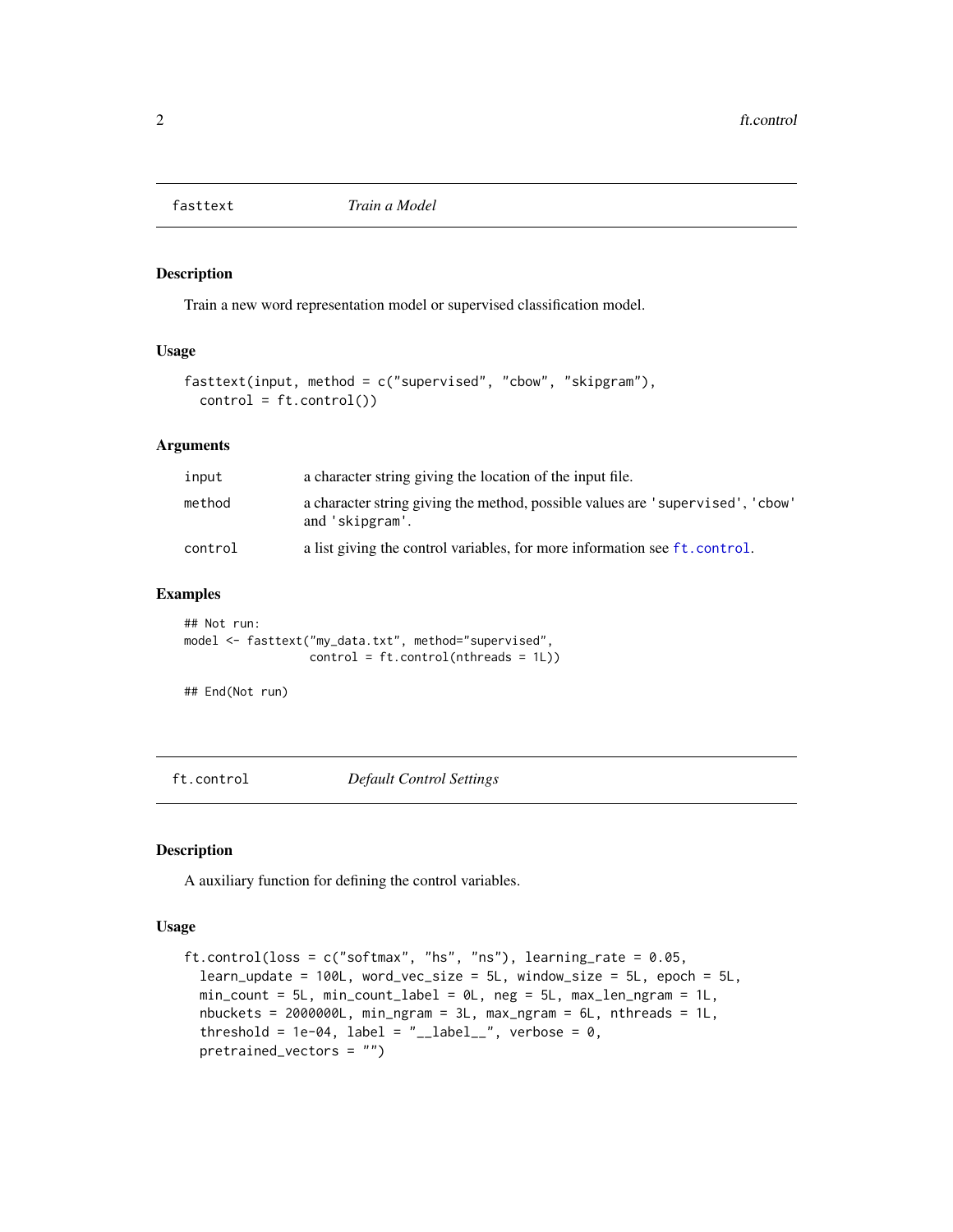#### ft.control 3

#### Arguments

| loss               | a character string giving the name of the loss function allowed values are 'softmax',<br>'hs' and 'ns'.                                                                  |
|--------------------|--------------------------------------------------------------------------------------------------------------------------------------------------------------------------|
| learning_rate      | a numeric giving the learning rate, the default value is $0.05$ .                                                                                                        |
| learn_update       | an integer giving after how many tokens the learning rate should be updated.<br>The default value is 100L, which means the learning rate is updated every 100<br>tokens. |
| word_vec_size      | an integer giving the length (size) of the word vectors.                                                                                                                 |
| window_size        | an integer giving the size of the context window.                                                                                                                        |
| epoch              | an integer giving the number of epochs.                                                                                                                                  |
| min_count          | an integer giving the minimal number of word occurences.                                                                                                                 |
| min_count_label    |                                                                                                                                                                          |
|                    | and integer giving the minimal number of label occurences.                                                                                                               |
| neg                | an integer giving how many negatives are sampled (only used if loss is "ns").                                                                                            |
| max_len_ngram      | an integer giving the maximum length of ngrams used.                                                                                                                     |
| nbuckets           | an integer giving the number of buckets.                                                                                                                                 |
| min_ngram          | an integer giving the minimal ngram length.                                                                                                                              |
| max_ngram          | an integer giving the maximal ngram length.                                                                                                                              |
| nthreads           | an integer giving the number of threads.                                                                                                                                 |
| threshold          | a numeric giving the sampling threshold.                                                                                                                                 |
| label              | a character string specifying the label prefix (default is '__label__').                                                                                                 |
| verbose            | an integer giving the verbosity level, the default value is $\emptyset$ L and shouldn't be<br>changed since Rcpp::Rcout cann't handle the traffic.                       |
| pretrained_vectors |                                                                                                                                                                          |
|                    | a gharacter string giving the file path to the protestined word vectors which are                                                                                        |

a character string giving the file path to the pretrained word vectors which are used for the supervised learning.

#### Value

a list with the control variables.

# Examples

ft.control(learning\_rate=0.1)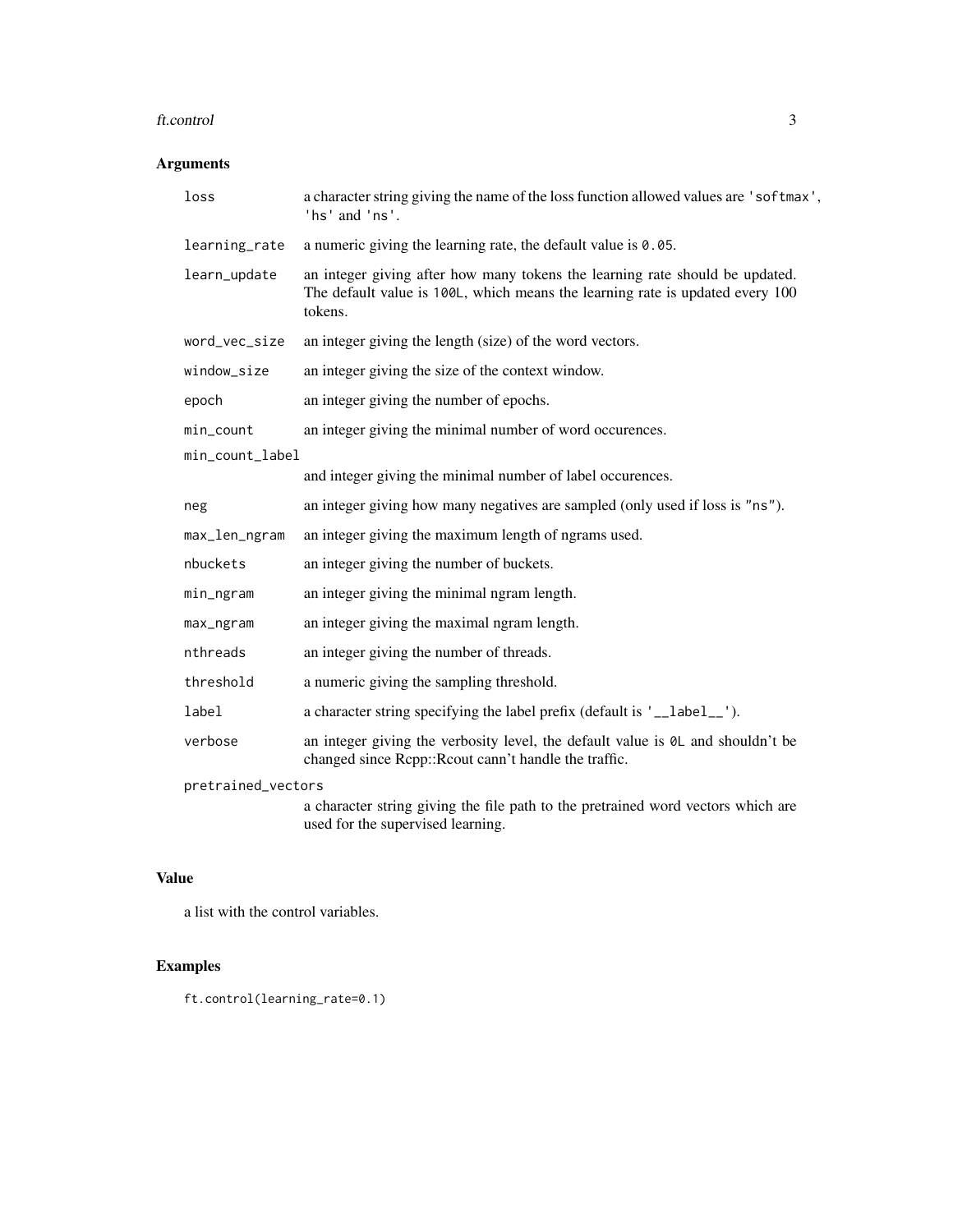<span id="page-3-0"></span>get\_words *Get Words*

#### Description

Obtain all the words from a previously trained model.

#### Usage

```
get_words(model)
```
#### Arguments

model an object inheriting from "fasttext".

#### Value

a character vector.

#### Examples

## Not run: get\_words(model)

## End(Not run)

get\_word\_vectors *Get Word Vectors*

#### Description

Obtain word vectors from a previously trained model.

#### Usage

```
get_word_vectors(model, words)
```
#### Arguments

| model | an object inheriting from "fasttext". |
|-------|---------------------------------------|
| words | a character vector giving the words.  |

#### Value

a matrix containing the word vectors.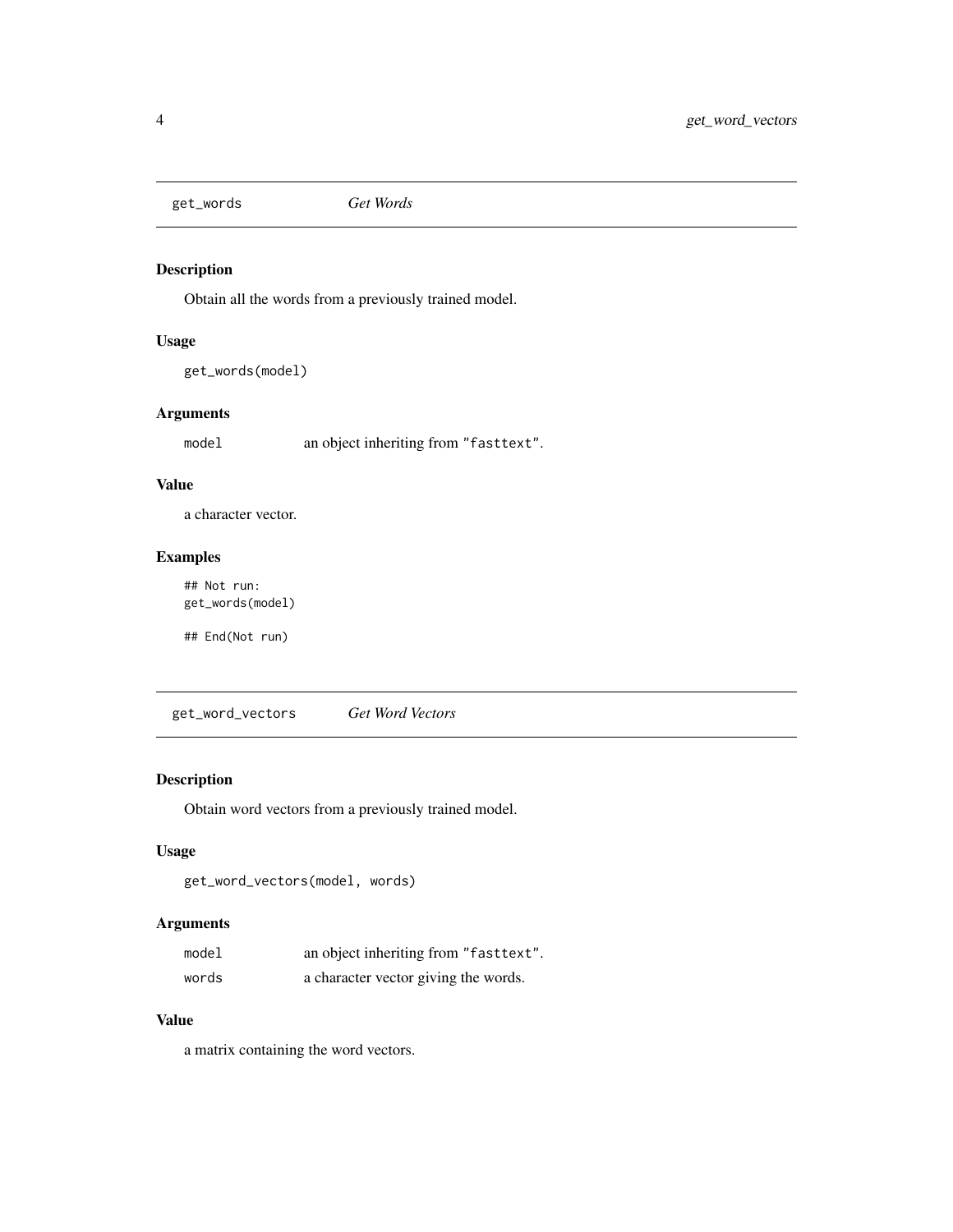#### <span id="page-4-0"></span>normalize 5

#### Examples

```
## Not run:
get_word_vectors(model, c("word", "vector"))
## End(Not run)
```
normalize *Normalize*

#### Description

Applies normalization to a given text.

#### Usage

normalize(txt)

#### Arguments

txt a character vector to be normalized.

#### Value

a character vector.

#### Examples

## Not run: normalize(some\_text)

## End(Not run)

predict.supervised\_model

*Predict using a Previously Trained Model*

#### Description

Predict values based on a previously trained model.

#### Usage

```
## S3 method for class 'supervised_model'
predict(object, newdata = character(),
 newdata_file = "", result_file = "", k = 1L, prob = FALSE, ...)
```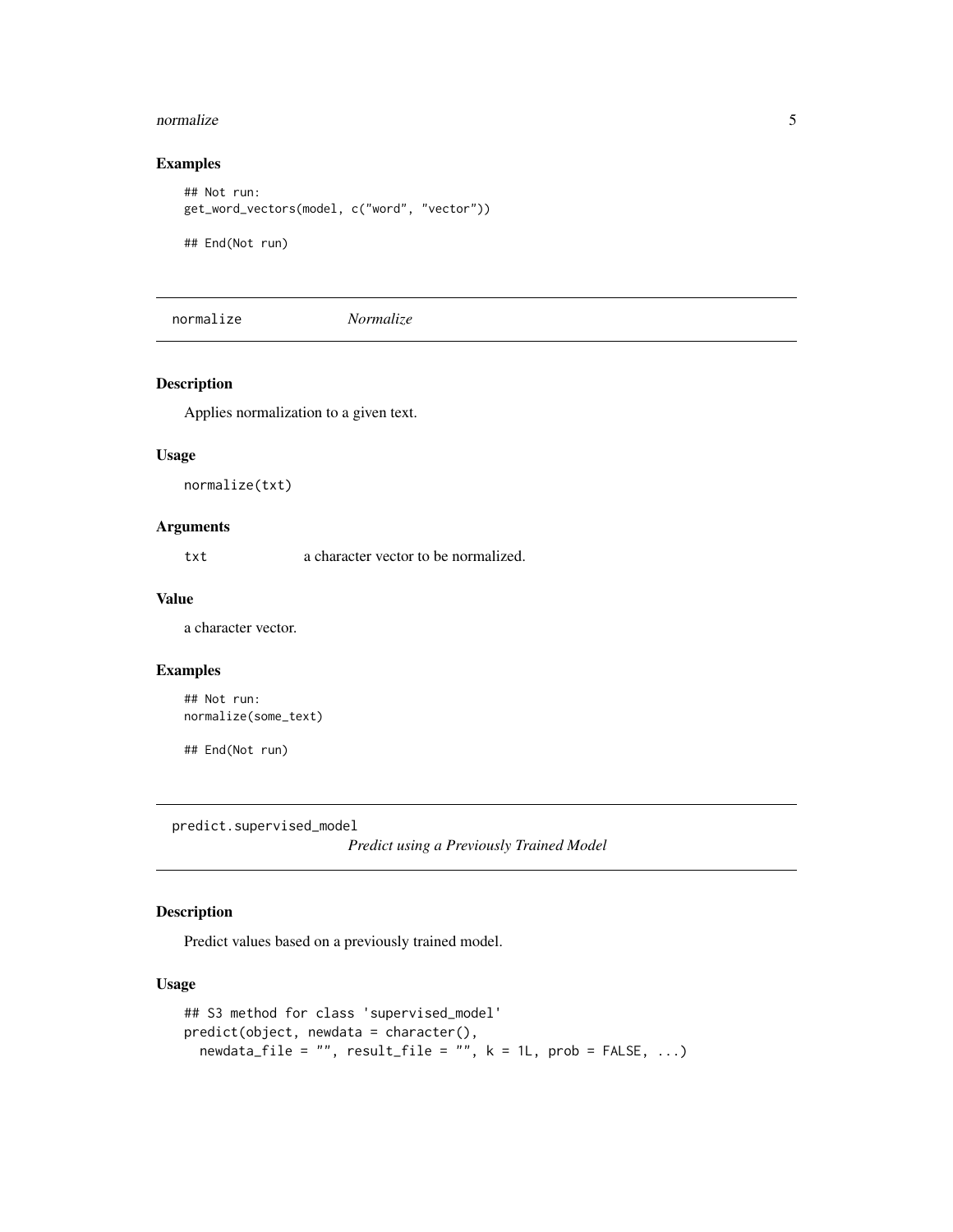#### <span id="page-5-0"></span>Arguments

| object       | an object inheriting from 'fasttext'.                      |
|--------------|------------------------------------------------------------|
| newdata      | a character vector giving the new data.                    |
| newdata_file | a character string giving the location of to the new data. |
| result_file  | a character string naming a file.                          |
| k            | an integer giving the number of labels to be returned.     |
| prob         | a logical if true the probabilities are also returned.     |
|              | currently not used.                                        |

#### Value

NULL if a 'result\_file' is given otherwise if 'prob' is true a data.frame with the predicted labels and the corresponding probabilities, if 'prob' is false a character vector with the predicted labels.

#### Examples

```
## Not run:
predict(object, newdata)
```
## End(Not run)

read.fasttext *Read Model*

#### Description

Read a previously saved model from file.

#### Usage

```
read.fasttext(file)
```
#### Arguments

file a character string giving the name of the file to be read in.

#### Value

an object inheriting from "fasttext".

## Examples

```
## Not run:
model <- read.fasttext( "dbpedia.bin" )
```
## End(Not run)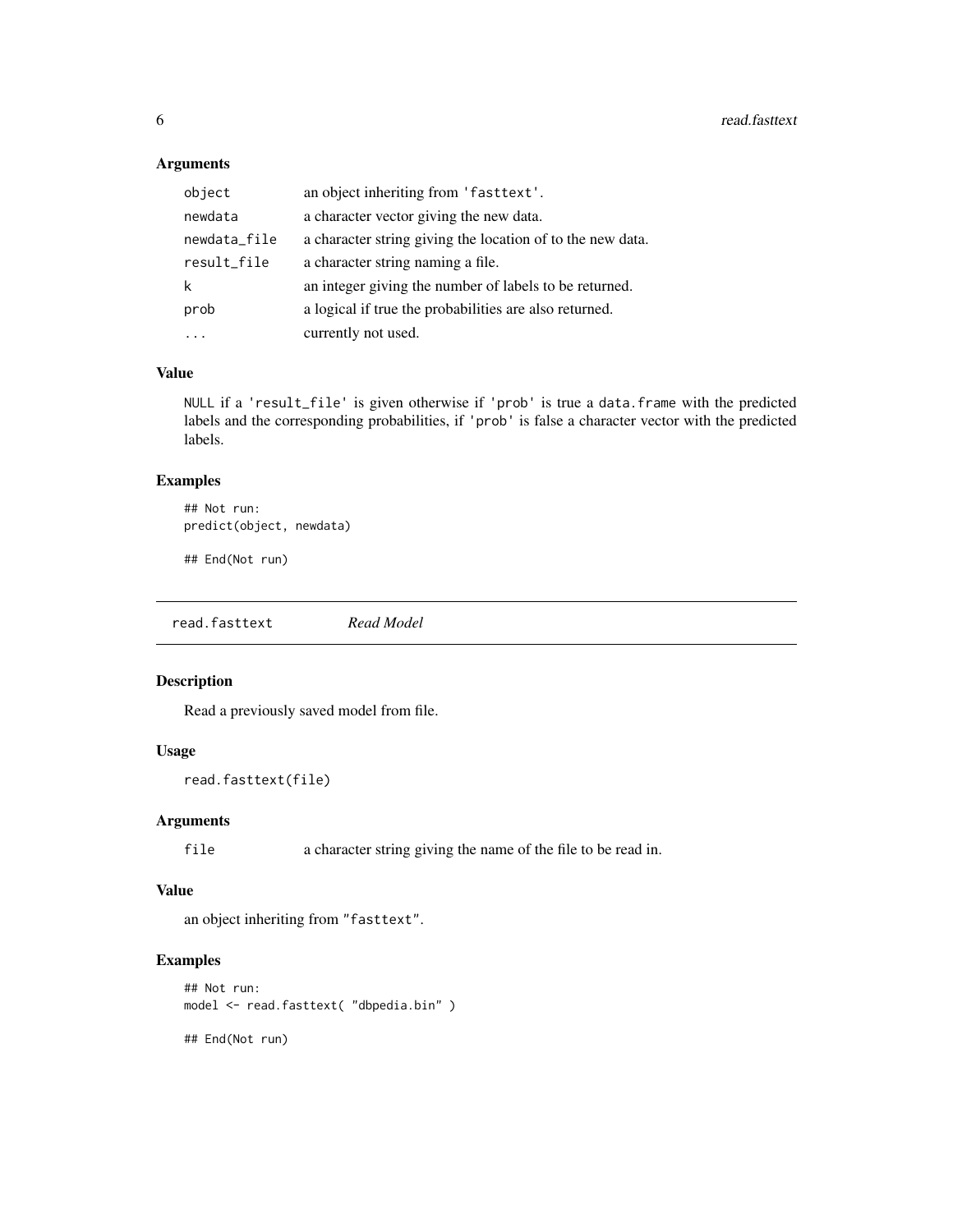<span id="page-6-0"></span>save.fasttext *Save Model*

## Description

Save the model to a file.

#### Usage

save.fasttext(model, file)

# Arguments

| model | an object inheriting from "fasttext".           |
|-------|-------------------------------------------------|
| file  | a character string giving the name of the file. |

# Examples

```
## Not run:
save.fasttext(model = m, file = "data.model")
```
## End(Not run)